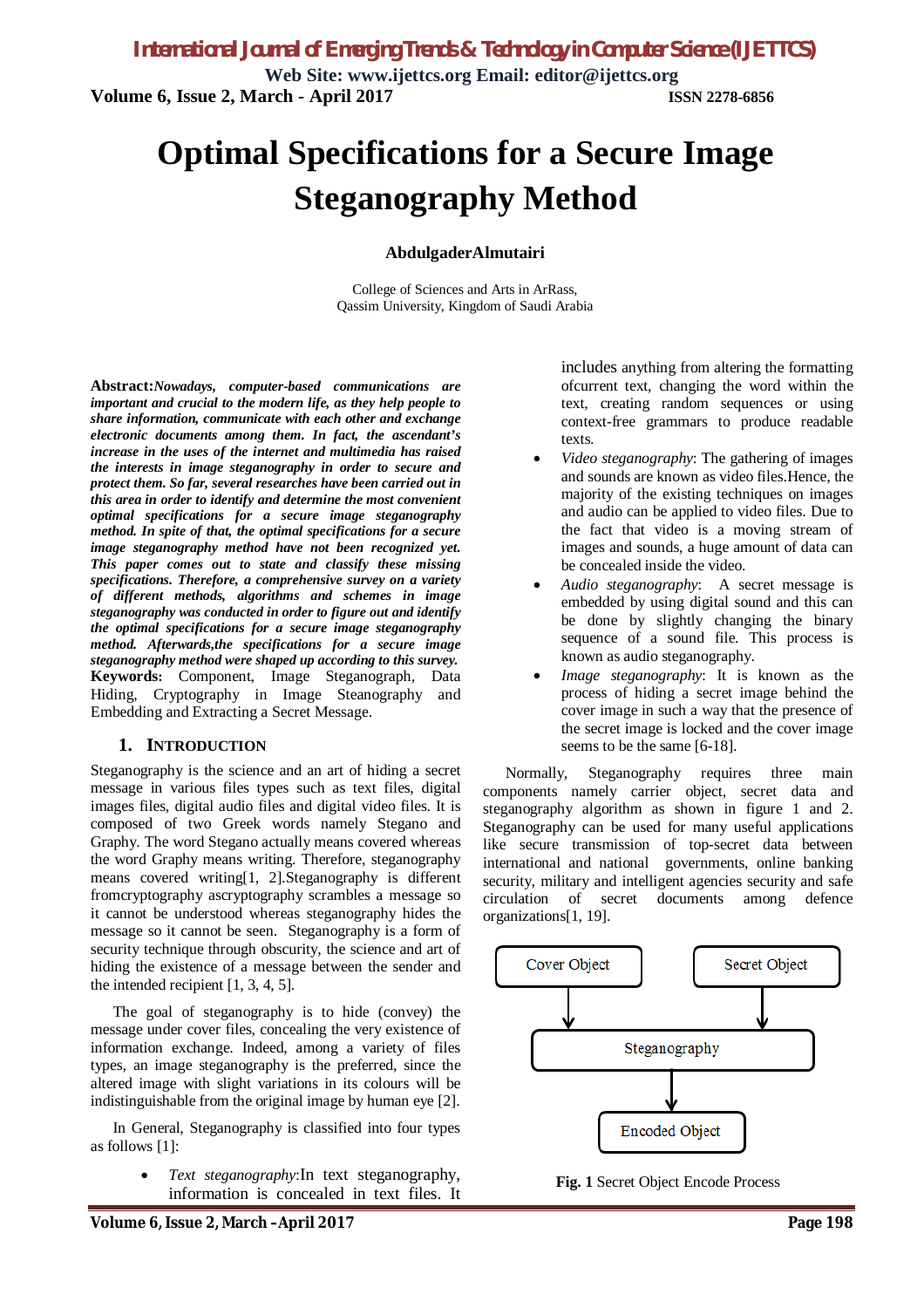## *International Journal of Emerging Trends & Technology in Computer Science (IJETTCS)*

**Web Site: www.ijettcs.org Email: editor@ijettcs.org**

### **Volume 6, Issue 2, March - April 2017 ISSN 2278-6856**

Broadly, image steganography has concerns onthe following aspects: capacity, security and performance[20]. This research concentrates on the security aspect.In addition to this, the research focuses on image steganography.Despite the fact that there are many different carrier file formats that can be used in steganography, the images are the most popular due to their frequency on the internet [2].

#### **2. CATEGORIES OF STEGANOGRAPHIC TECHNIQUES**

Steganography techniques categorized into two broad domains are as follows[1, 20-22]:

#### **a. Spatial Domain Techniques**

In spatial domain techniques, the pixels of carrier object like image and video objects are directly changed in order to hide secret data inside it. The following techniques belong to spatial domain[1][20-22]:

#### **i. Least Significant Bit (LSB)**

Least Significant Bit (LSB) is defined as a basic strategy toimplementsteganography.Like all steganographicapproaches, data is embedded into the cover such that a casual observer cannot detect it. The technique works by changing the information to a given pixel, with the information from the data in the image. Normally, an LSB algorithm replaces the most of the right bits of cover files bytes. In case a bit of the cover image $C(i,j)$  is equal to the bit of secret massage  $(SM)$  to be embedded,  $C(i,j)$ remains unchanged, otherwise C(i, j)is set to bit of secret message (SM) [1][23]. For example, the letter 'A' is an ASCII code of 65 in decimal, which is 01000001 in binary and bits of the image pixels before hiding(embedding) a secret message are as follows:

Pixel 1: 1111100**0** 1100100**1** 0000001**1**

Pixel 2: 1111100**0** 1100100**1** 0000001**1**

Pixel 3: 1111100**0** 1100100**1** 00000011

Least Significant Bit (LSB) algorithm hides (embeds) bits of letter 'A', which are **01000001** into image pixels in order to produce:

Pixel 1: 1111100**0** 1100100**1** 0000001**0**

Pixel 2: 1111100**0** 1100100**0** 0000001**0**

Pixel 3: 1111100**0** 1100100**1** 00000011

#### **ii. Gray-Level Modification (GLM)**

Gray Level Modification (GLM) is identified as a technique in which the gray level values of the image pixels are altered in accordance with a mathematical function, to represent binary data. Each pixel has a distinct gray level value, which can have even or an odd value. This even or odd value of the grey level is suitablychanged to represent binary data [24].



**Fig. 2** Secret Object Encode Process with Lana image

#### **iii. Pixel Value Differencing (PVD)**

In Pixel-value differencing (PVD) scheme the difference value is used between two consecutive pixels in a block in order to define how many secret bits should be embedded. It provides high imperceptibility to the stego image by selecting two consecutive pixels and designs a quantization range table to determine the payload by the difference value between the consecutive pixels. Additionally, it offers the advantage of conveying a large number of payloads, while still maintaining the consistency of an image characteristic after data embedding [25].

#### **b. Transform Domain Techniques**

In transform domain techniques, the carrier object is first transformed from spatial domain to transform domain and then its frequencies are used to hide the secret data. After embedding the secret data, the object is again transformed into spatial domain. These techniques have lower payload but are robust against statistical attacks[1][20-22]:

#### **i. Discrete Wavelet Transform Technique (DWTT)**

The discrete wavelet transform (DWT) is an implementation of the wavelet transform that uses a discrete set of the wavelet scales and translations thereby obeying some defined rules [26].

#### **ii. Discrete Fourier Transform Technique (DFTT)**

The DFTT is the most important discrete transform that is used to perform Fourier analysis in many practical applications. In image processing, the samples can be the values of pixels along a row or column of a raster image [27].

#### **iii. Discrete Cosine Transform Technique (DCTT)**

A discrete cosine transform technique (DCT) expresses a finite sequence of data points in terms of a sum of cosine functions oscillating at different frequencies. DCTs are important to numerous applications in science and engineering forlossy compression of audio (e.g. MP3) and images (e.g. JPEG), where small high-frequency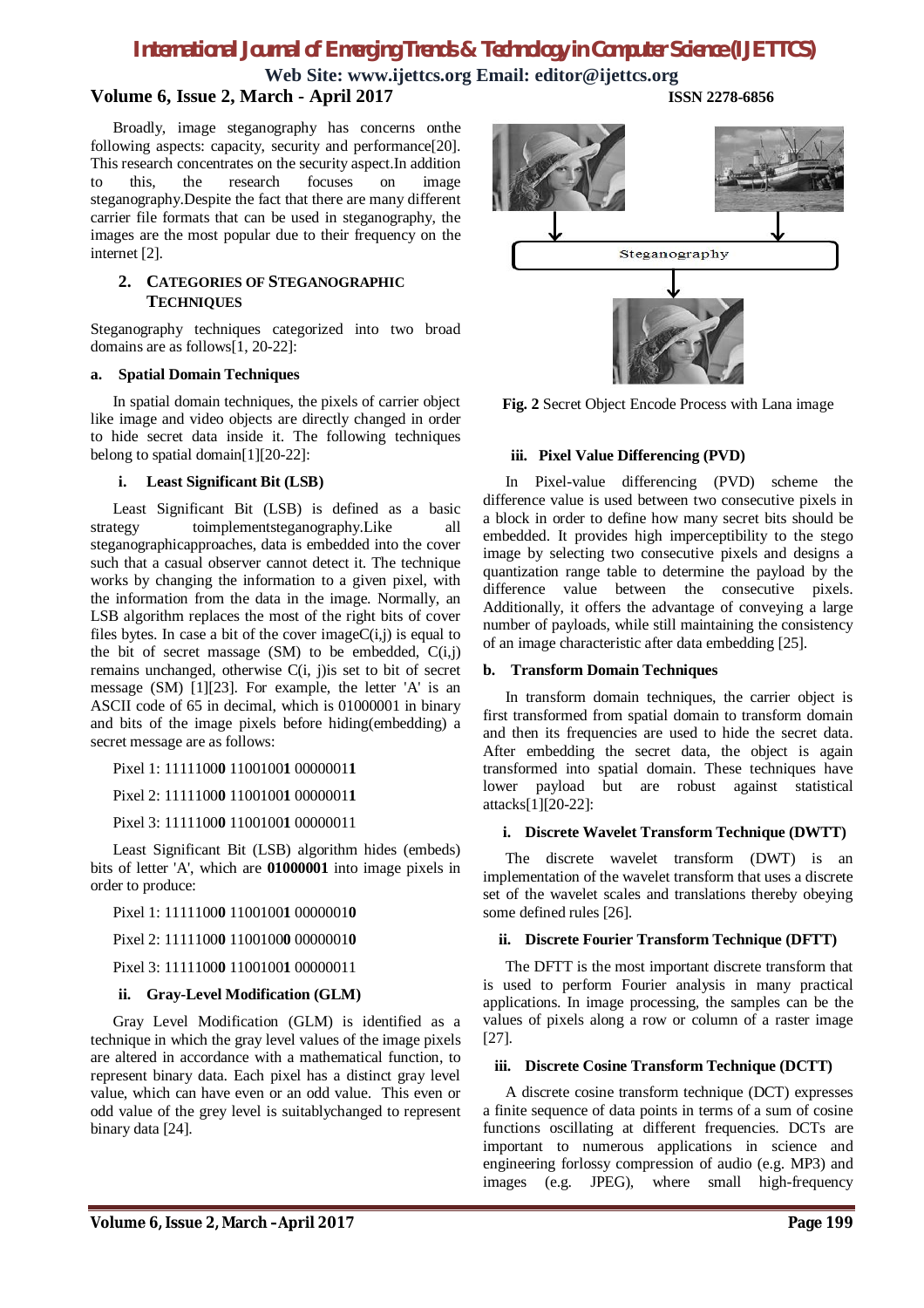### *International Journal of Emerging Trends & Technology in Computer Science (IJETTCS)*

**Web Site: www.ijettcs.org Email: editor@ijettcs.org**

#### **Volume 6, Issue 2, March - April 2017 ISSN 2278-6856**

components can be discarded. The use of cosine rather than sine functions is critical for compression, asit turns out that fewer cosine functions are needed to approximate a typical signal [1][28].

#### **3. CLASSIFYING EXISTING IMAGE STEGANOGRAPHY METHODS IN ASPECTS OF SECURITY**

Based on reviewing of researches in [2][29-31], they can be classified into one or more of the following six features i.e. multilayer approach, method performance, method robustness, encrypting a secret message, unlimited image's size and image's formats.

In fact, only a method in the research [2] supported a multilayer approach feature, while other methods in researches [29-31] did not support it. Meanwhile, methods in researches [29-31] achieved a high method's performance feature, since their methods are based on LSB algorithm, which is reasonably fast in embedding and extracting a secret message.

However,a method in research [2] achieved a low method's performance feature because PWT algorithm requires a lot of mathematical calculations. At the same time, a research in [2] provided moderate method's robustness feature because it encrypted a secret message with AES algorithm and processed data hiding with PWT algorithm. Indeed, this method is suffering some obstacles like a secure distribution of AES key and requires a lot of mathematical calculations, which negatively affects the performance.

Other researches in [29-31] provided low method's robustness feature, since their methods were based on LSB algorithm that is easy to extract and recover the hided secret message. Also, they did not provide an encryption to the secret message. Besides that, methods in researches [2, 31] are able to process unlimited image sizes, while methods in researches [29-30] processed only limited image sizes. In addition, methods in researches [2, 29-30] supported all image formats, while method in research [31] supports only BMP & PNGimage formats. Finally, a research in [2] provided a secret message encryption feature using AES algorithm but it did not provide a secure distribution of AES key. Other researches in [29-31] did not provide a secret message encryption feature at all.

### **4. OPTIMAL SPECIFICATIONS FOR A SECURE IMAGE-STEGANOGRAPHY METHOD IN ASPECT OF SECURITY**

Based on the survey unveiled in TABLE I above, this research that shaped up the optimal specifications for a secure image steganography method in aspect of security is as follows [36]:

 The method should consider a multilayer approach in its design in order to provide a robust secure data embedding (hiding) and extracting. Normally, the method consists of two consecutive layers i.e. one for a secret message encryption and decryption, while the second for embedding and extracting a secret message [19-22].

- The method should provide a quick reasonable performance during processing and manipulating image steganography, as an acceptable time frame of image steganography is required by the end users [19-22].
- The method should provide a secure embedding and extracting processes to a secret message in image steganography. The secure embedding and extracting processes should involve encrypting and decrypting a secret message with extremely strong cryptographic algorithm and secure distribution of cryptographic algorithm's key. As well, it should involve unbreakable embedding process for unauthorized parties [2-5, 19, 32-35].
- It should also include a secure design for embedding and extracting a secret message and a proposed method should be designed based on strong techniques such as randomized embedding, extracting techniques and statistical based techniques [1, 19-22].
- The method should be able to process unlimited image sizes due to spreading different image sizes on the internet [19-22].
- The method should support all image formats because limit support of image formats restricts spreading of the proposed method [6-22].
- The method should provide an encryption and decryption layer. In this layer, only recommended cryptographic algorithms like AES, RSA, Elliptic Curve, SHA256, SHA512 and SHA3 should be used. In addition, merely secure algorithms and techniques for distributing cryptographic algorithms' keys like public key distributions should be used [3-5, 32-35].

### **5. CONCLUSION**

In this paper, firstlya comprehensive survey on a variety of different methods, algorithms and schemes in image steganography is conducted. As the survey shows, none of the previous researcheswere successful in providing completefeatures in image steganography method, algorithm or scheme due to absence of optimal specifications. Hence, this paper intended to classify and state these optimal specifications. Finally, the optimal specifications for a secure image steganography method are shaped up and described as well.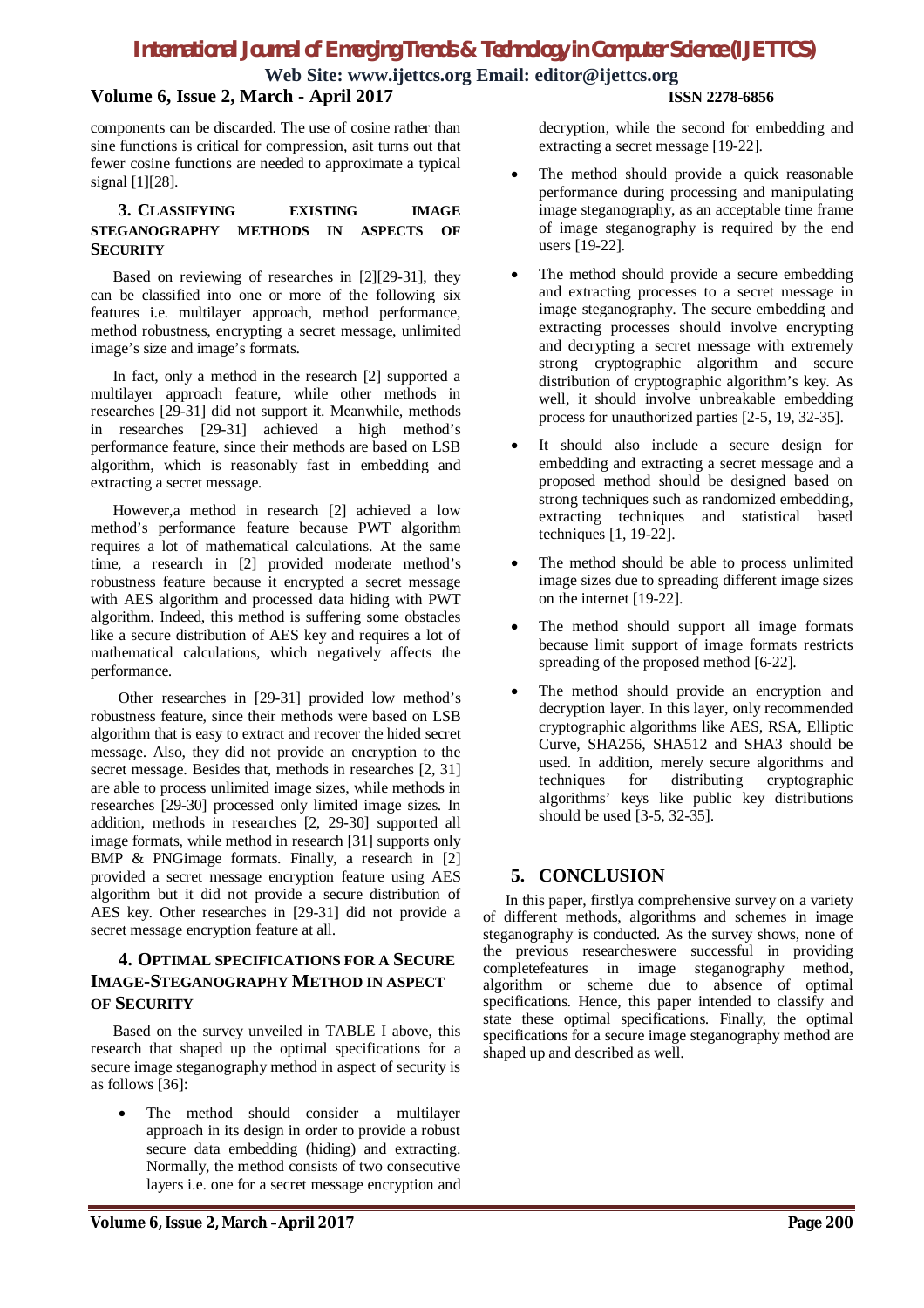### *International Journal of Emerging Trends & Technology in Computer Science (IJETTCS)*

**Web Site: www.ijettcs.org Email: editor@ijettcs.org**

### **Volume 6, Issue 2, March - April 2017 ISSN 2278-6856**

#### **TABLE I.** A COMPREHENSIVE SURVEY ON EXISTING IMAGE STEGANOGRAPHY METHODS IN ASPECT OF SECURITY

| No.            |                                                                                                             |                     | <b>Method Performance</b> |                          | Unlimited Image Size | <b>Image Formats</b> | Encryption          |     |
|----------------|-------------------------------------------------------------------------------------------------------------|---------------------|---------------------------|--------------------------|----------------------|----------------------|---------------------|-----|
|                | Research                                                                                                    | Multilayer Approach |                           | <b>Method Robustness</b> |                      |                      | Secret Message      | Key |
| $\mathbf{1}$   | Steganography Method based<br>Image<br>on LSB Techniques [29].<br>Modified                                  | 2                   | High (LSB1&LSB2)          | $_{\text{Low}}$          | ż                    | ₹                    | ż                   | ż   |
| $\overline{c}$ | based on 3D Image<br>Steganography Using<br>AES Algorithm [2].<br>Technique<br><b>MLSB</b>                  | Yes                 | Low (DWT)                 | Moderate                 | Yes                  | $\overline{AB}$      | Yes (AES Algorithm) | ž   |
| 3              | A Proposed Algorithm for<br>Steganography in Digital Image<br>based on Least Significant Bit<br>(LSB) [30]. | ż                   | High (LSB1&LSB2)          | Low                      | ż                    | ミ                    | ż                   | ż   |
| 4              | A Comprehensive Image Steganography Tool<br>using LSB Scheme [31].                                          | ż                   | High (LSB1&LSB2)          | Low                      | Yes                  | BMP & PNG            | ż                   | ż   |

### **REFERENCES**

- [1] S. Kurane, H. Harke, and S. Kulkarni, "TEXT AND AUDIO DATA HIDING USING LSB AND DCT A REVIEW APPROACH," Natl. Conf. "Internet Things Towar. a Smart Futur. "Recent Trends Electron. Commun., 2016.
- [2] E. Nandhini, M. Nivetha, S. Nirmala, and R. Poornima, "MLSB Technique Based 3D Image Steganography Using AES Algorithm," J. Recent Res. Eng. Technol. ISSN, vol. 3, no. 1, p. 2936, 2016.
- [3] A. Hasan, "Computer Security," 2010. [Online]. Available:
	- http://www.contrib.andrew.cmu.edu/~aishah/Sec.html.
- [4] J. Talbot and D. Welsh, "Complexity and Cryptography," pp. 1–9, 2006.
- [5] Sarciszewski, "Guide to Cryptography," 2015.
- [6] E. R. Harold, "What is an Image," 2006.
- [7] B. N. Chary and B. Sreenivas, "Processing of satellite image using digital image processing," 2011.
- [8] S. shica and D. K. Gupta, "Various Raster and Vector Image File Formats," Ijarcce, vol. 4, no. 3, pp. 268– 271, 2015.
- [9] P. Hansen, "PNG 8, 24, 32," 2011. [Online]. Available: http://www.patrickhansen.com/blog/2011/02/04/png-8-24-32-what/.
- [10]W. N. Ibrahem, "Types of Digital Images," pp. 1–13, 2014.
- [11]Manifold, "Image Types," 2011. [Online]. Available: http://www.georeference.org/doc/image\_types.htm.
- [12]Willamette, "Image File Formats," 2012. [Online]. Available: http://www.willamette.edu/~gorr/classes/GeneralGrap

hics/imageFormats/. [Accessed: 20-Jun-2010]. [13]H. K. Kelda and P. Kaur, "A Review: Colour Models in Image Processing," Int. J. Comput. Technol. Appl.,

- vol. 5, no. 2, pp. 319–322, 2014. [14]P. M. Nishad and R. Manicka Chezian, "Various Colour Spaces and Colour Space Conversion," J. Glob. Res. Comput. Sci., vol. 4, no. 1, pp. 44–48, 2013.
- [15]M. Kharinov, "Information quantity in a pixel of digital image," arXiv1401.7517 [cs, math], no. 2, pp. 1–11, 2014.
- [16]M. Studio, F. Digital, and M. Workshops, "digital image," pp. 3–7, 2012.
- [17] M. J. Dahan, N. Chen, A. Shamir, and D. Cohen-Or, "Combining colour and depth for enhanced image segmentation and retargeting," Vis. Comput., vol. 28, no. 12, pp. 1181–1193, 2012.
- [18]T. Zuber, "CHANNELS AND BIT DEPTH," 2010. [Online]. Available: http://www.zuberphotographics.com/content/digital/bi t-depth.htm
- [19]K. Muhammad, "A Secure Cyclic Steganographic Technique for Colour Images using Randomization," Tech. Journal, Univ. Eng. Technol. Taxila, 2014.